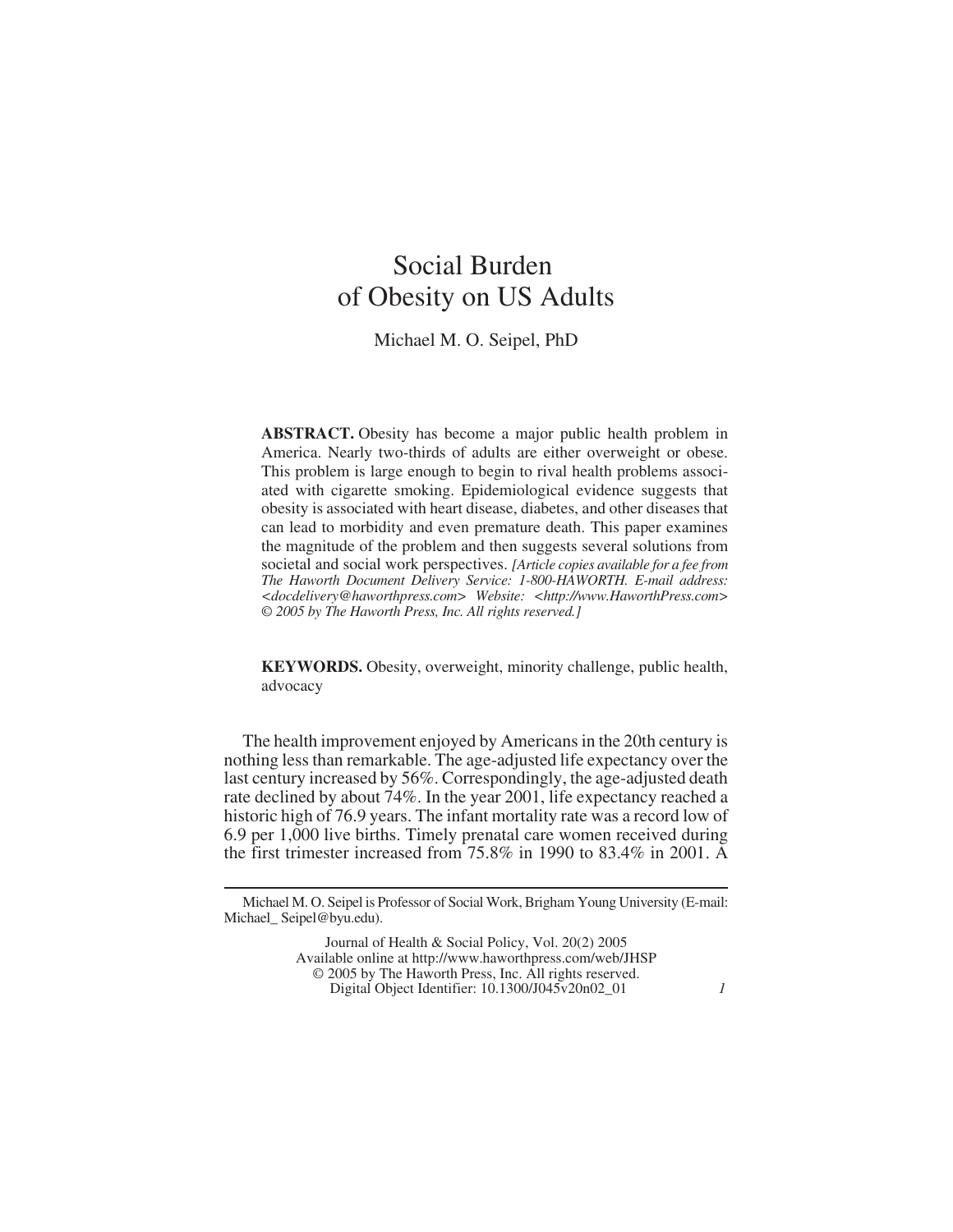major indicator of quality maternal care, maternal mortality, is about 7.1 deaths per 100,000 live births today, as compared to 916 in the early part of the 20th century (Guyer et al., 2000; MacDorman et al., 2002). Infectious diseases that accounted for nearly a quarter of all deaths in the early 1900s are no longer a leading health threat to Americans. Small pox is eradicated from the earth. Polio is no longer a health threat to Americans, and in the near future it, too, is expected to be eradicated for good (Foege, 2000).

Despite the remarkable health care achievements of the 20th century, the Surgeon General of the United States has declared that health problems resulting from overweight and obesity could reverse many of the health gains achieved in recent decades. The Surgeon General, however, acknowledges that while the overweight and obesity problem does not yet approach other major public health threats (e.g., heart disease, cancer, etc.), it could rival the number of diseases and deaths that result from cigarette smoking if it is left unabated (HHS, 2001). Overweight problems could become one of the most pressing public health challenges of today, and they must be confronted immediately. This paper examines the magnitude of the obesity problem in the US and suggests several actions that might reverse the current trends scientists have observed.

# *PREVALENCE OF OVERWEIGHT AND OBESITY*

#### *Source of Data*

The data for the following analysis come from the National Center for Health Statistics (NCHS), a division of HHS. To ascertain a variety of health indicators, the National Health Interview Survey (NHIS) was administered in selected households during the year 1997-1998. The data were collected by using a multi-stage clustered sampling technique. Through this process the nationally representative sample  $(N =$ 68,556) was produced from non-institutionalized adults over 18 years of age in all 50 states and the District of Columbia. A final response rate of 77.2% was obtained (Schoenborn et al., 2002).

Overweight and obesity are defined by Body Mass Index (BMI). Over 50 scientific and medical organizations determined that greater health risks are associated with a BMI greater than 25. To calculate BMI, divide weight in pounds by the square of the height in inches, then multiply that by 703. Under this guideline, persons with a BMI of at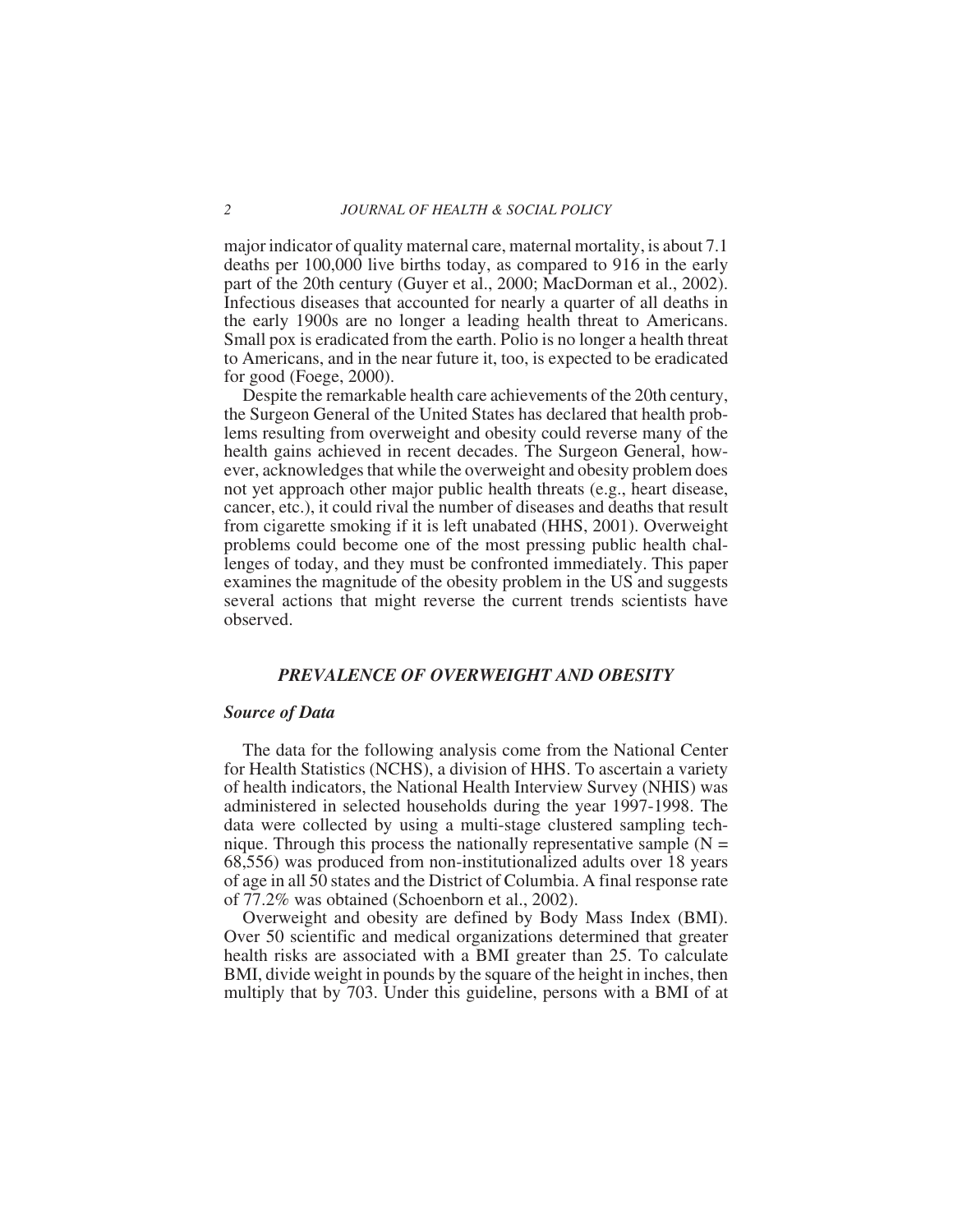least 25 and less than 30 are considered overweight but not obese. Persons with a BMI of 30 or more are classified as obese (HHS, 2001; National Institute of Digestive & Diabetes & Kidney Diseases, 2001).

#### *Findings*

Since heavier weight poses the greater health hazard, the focus of the findings will be centered on obesity with a general reference made to the overweight category when it merits attention. The data show that overweight and obesity are significant problems in the United States, and that the prevalence of obesity appears to be associated with a sociodemographic profile. Descriptive statistics are used to present the findings of this study. While a test of statistical significance may have produced a more robust analysis, the large number of the nationally representative sample  $(N =$ 68,558) involved in this study may be sufficient to negate any limitations inherent in the descriptive analysis. Given the sheer size of the sample, even a small variation is statistically meaningful and could not be ascribed to chance.

*Sex.* Both men and women have a significant problem with weight. About two-thirds (62.7%) of all adult men in the US and nearly one-half (46.9%) of all adult women in the US are either obese or overweight. Though there was virtually no difference in the obesity rate between men (19.7%) and women (19.3%), more men were overweight than women. Almost one-half of all men (43.3%) were overweight while 27.2% of all women were overweight. The difference in obesity rates between men and women in each respective race was minimal except for blacks. While the rate of difference for men and women in each of their respective races was less than 2%, the obesity rate for black women (32.9%) was nearly one-fourth greater than black men (24%) (Table 1).

*Race.* The obesity rate was higher among racial and ethnic groups. The obesity rate among whites was 18.2%, followed by Hispanics at 22.6%, but blacks (29%) were fully one-third greater than whites. Though overweight was significantly higher than obesity among all races, the association between race and obesity was more prominent than race and the overweight category. The obesity rate among Asian/ Pacific Islanders was lowest at 6.3%, with overweight at 25.2%, but these figures are too problematic to be considered for comparison with other racial groups because this group lacks sufficient sample size, and they had a standard deviation that was too high to be completely reliable (Table 1).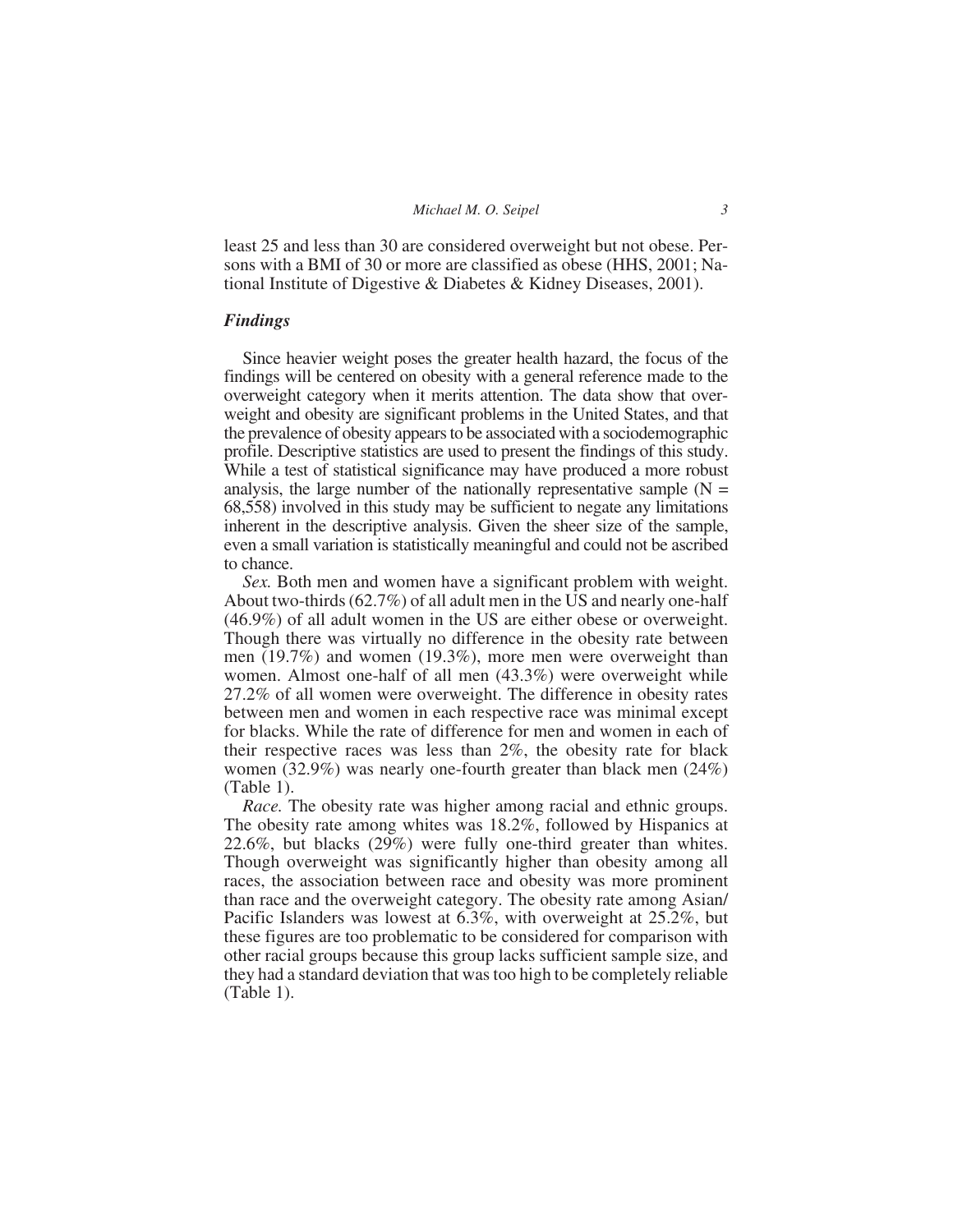|                       | Total                 |                     | Male              |                     | Female                |                         |
|-----------------------|-----------------------|---------------------|-------------------|---------------------|-----------------------|-------------------------|
|                       | Overweight<br>$(\% )$ | <b>Obese</b><br>(%) | Overweight<br>(%) | <b>Obese</b><br>(%) | Overweight<br>$(\% )$ | <b>Obese</b><br>$(\% )$ |
| Age                   |                       |                     |                   |                     |                       |                         |
| 18 Years $+$          | 35.2                  | 19.5                | 43.4              | 19.3                | 27.2                  | 19.7                    |
| Race                  |                       |                     |                   |                     |                       |                         |
| Hispanic              | 39.0                  | 22.6                | 44.4              | 21.8                | 33.4                  | 23.3                    |
| White                 | 34.8                  | 18.2                | 44.0              | 18.7                | 25.8                  | 17.6                    |
| <b>Black</b>          | 36.6                  | 29.0                | 41.7              | 24.0                | 32.3                  | 32.9                    |
| Asian/Pacific Isl.    | 25.2                  | 6.3                 | 29.7              | 7.1                 | 21.2                  | 5.8                     |
| Education             |                       |                     |                   |                     |                       |                         |
| Less than HS          | 35.7                  | 24.7                | 40.2              | 21.8                | 31.3                  | 27.4                    |
| GED                   | 35.3                  | 25.0                | 39.9              | 24.4                | 30.0                  | 26.1                    |
| <b>HS Grad</b>        | 35.9                  | 20.9                | 43.9              | 20.9                | 28.9                  | 20.8                    |
| Some College          | 35.6                  | 19.7                | 45.0              | 20.6                | 26.7                  | 18.9                    |
| Assoc Degree          | 35.8                  | 19.5                | 46.0              | 20.1                | 27.4                  | 19.0                    |
| <b>BS/BA</b>          | 33.9                  | 13.6                | 44.3              | 14.8                | 23.2                  | 12.5                    |
| MS/Doctorate/MD       | 31.0                  | 11.3                | 41.7              | 12.0                | 18.6                  | 10.5                    |
| <b>Poverty States</b> |                       |                     |                   |                     |                       |                         |
| <b>Below Poverty</b>  | 30.9                  | 26.0                | 35.3              | 21.7                | 27.9                  | 28.7                    |
| 1.00-1.99 x Above     | 34.5                  | 24.2                | 39.6              | 22.8                | 30                    | 25.4                    |
| 2.00-3.99 x Above     | 36.1                  | 20.6                | 43.3              | 20.2                | 28.8                  | 20.9                    |
| 4.00 x Above          | 35.9                  | 15.8                | 45.9              | 17.7                | 24.4                  | 13.7                    |

TABLE 1. Percent Distribution of Body Weight for Adults, by Selected Characteristic, 1997-1998

 $N = 68.556$ 

Source: Schoenborn, C.A. et al. (2002). Body Weight Status of Adults: US, 1997-1998.<br>Advance Data From Vital and Health Statistics; No. 330. Hyattsville, MD.<br>National Center for Health Statistics

*Education.* The obesity rate was highest among those with the least amount of educational attainment (24.7%). The rate of obesity decreased with an increasing amount of education. Those with the least amount of education had more than twice the obesity rate of those with the most education (11.3%). However, the prevalence of overweight appears to be unrelated to educational attainment; the difference between those with less than high school education (35.7%) and those with an advanced degree (31%) was only about 5%. Education had a limited impact on overweight for men (about 6% difference), but there was a noticeable difference for women. Over 31% of women with lim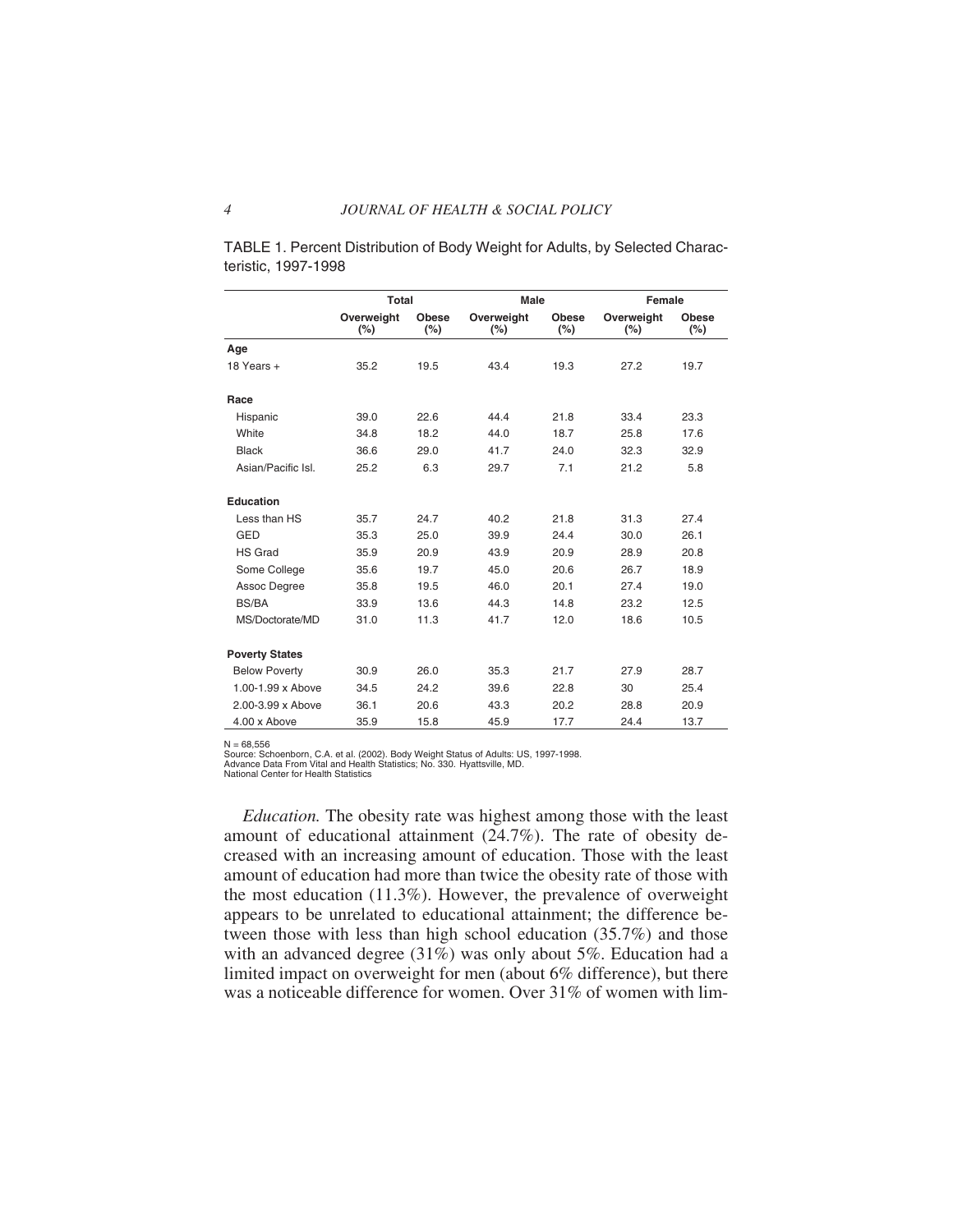ited education were overweight while only 18.6% of those with the highest education were overweight (Table 1).

*Income.* Obesity was highest among persons living below poverty income (26%). Similar to the relationship observed between obesity and education, the obesity rate decreased with increased income. Those who earned more than four times the poverty income showed only about half the obesity rate at 15.8%. The impact of income appears to affect women more significantly than men. Women who live below poverty (28.7%) have more than twice the likelihood of being obese than those with more than four times the poverty income (13%). Overweight was noticeably associated with income for men, but there was no discernable association in the overweight category for women. While overweight decreased with increased income for men, women's overweight status was similar, regardless of income (Table 1).

## *DISCUSSION*

#### *Consequences of Obesity*

*Health.* Severe obesity among young adults can have a profound impact on life span. Fountain and Associate's (2003) calculation shows that the Years of Life Lost (YLL) due to obesity for white males is 13 years, and 20 years for black males. Obese white females lose 8 years of life, and black females lose 5 years. The total number of deaths resulting from obesity is now approaching the death and disease rate resulting from smoking in the United States. In their study, Allison et al. (1999) estimate that approximately 280,000 deaths per year are attributed to unhealthy weight. Another study shows that even a modest amount of excess weight (10-20 pounds) can increase the risk of death among adults (Calle et al., 1999).

Obesity not only contributes to increased mortality but it is also a known risk factor for a host of serious health problems. Willett et al. (1995) and Galanis et al. (1998) find that unhealthy weight gain increases the risk of coronary heart disease in both women and men. Even a modest amount of weight gain should be reason for concern. For example, Ford et al. (1997) find that with each kilogram increase in weight, the risk for diabetes increases by 4.5%. Unhealthy weight at the beginning of young adulthood that continues into adulthood is even associated with certain forms of cancer. Though overweight may not cause cancer,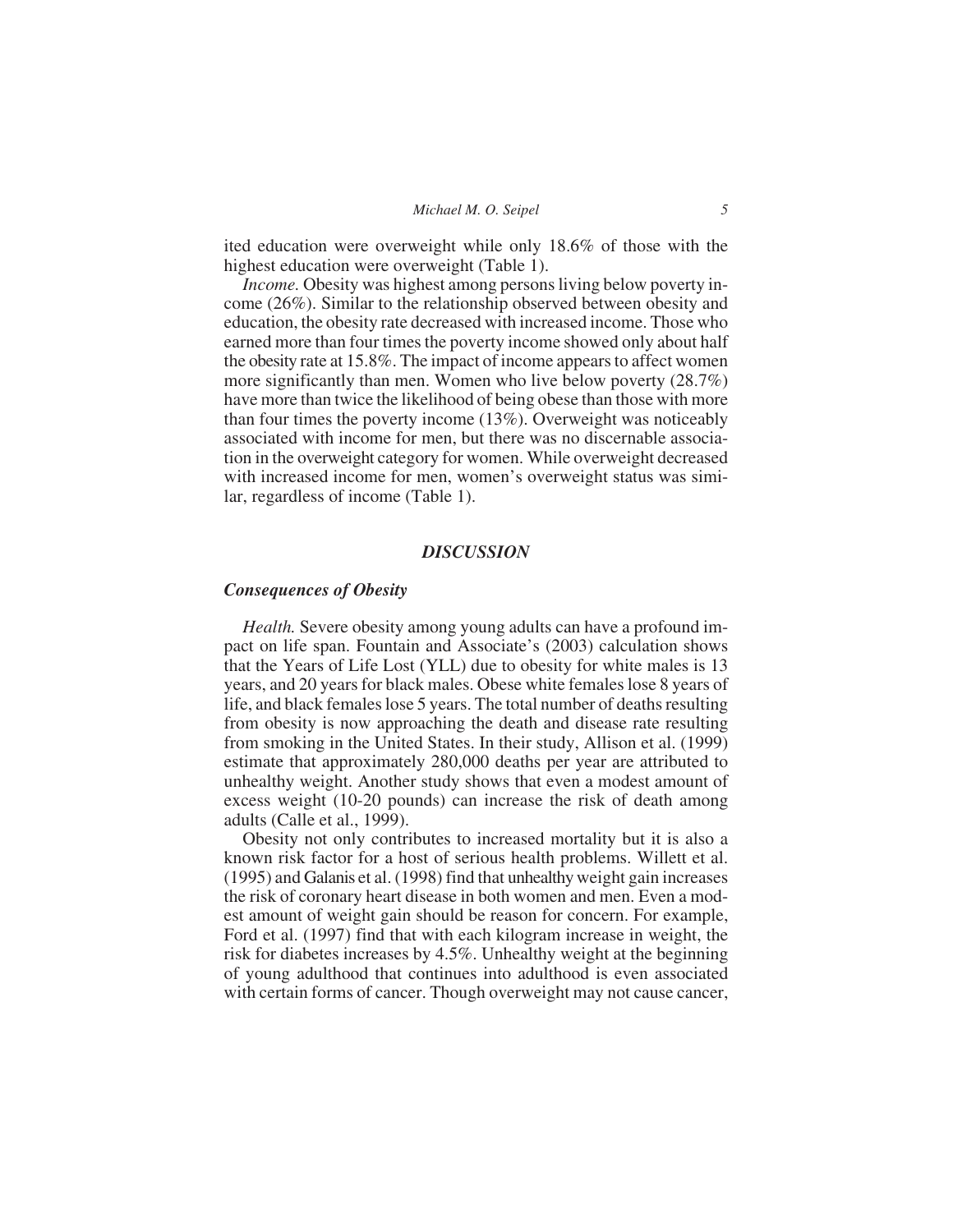Lubin et al. (2003) find that there is a statistically significant association between unhealthy weight and ovarian cancer among Jewish women.

*Financial.* The economic burden related to obesity is also substantial. Estimating from the 1988 and 1994 National Health Interview Survey (NHIS), Wolf and Colditz (1998) calculated that the total economic cost attributable to obesity was \$99.2 billion in 1995 dollars. The economic burden refers to both the direct medical cost and the indirect cost associated with obesity. The direct medical cost is calculated by examining hospital care, physician's services, medications, and the like, whereas indirect cost is estimated by examining the amount of lost productivity from premature death, and restricted labor activities associated with obesity.

Approximately \$51.64 billion was attributable to direct medical cost. Of that amount, more than half (\$32.4 billion) went to treating type 2 diabetes. Coronary heart disease followed with \$16.97 billion, then osteoarthritis with \$4.3 billion, and finally hypertension with \$3.23 billion. Though it is more difficult to estimate indirect cost, extrapolating from the labor days lost from premature death, disability, and excess absenteeism, it was calculated that approximately \$47.56 billion was lost from productivity (Wolf and Colditz, 1998). In a large study of employee absenteeism, Tucker (1998) finds absenteeism among obese employees to be more than 1.74 times those who had healthy weights.

*Social and emotional.* Obese persons encounter social stigmatization and discrimination. To some degree, a stigma against overweight people is still considered a socially acceptable form of prejudice because many believe that overweight people have control over their weight. Overweight people are often viewed as gluttonous, lazy, of weak character, or even immoral. Because of stigmatic stereotypes for overweight people, many experience difficulty obtaining jobs. Others experience forms of ostracism, discouragement, and violence from preschool to college. Some even encounter hostile attitudes from health care providers instead of compassionate care (Schwartz & Brownell, 2002; Solovay, 2000).

They also face an intense social pressure to lose weight, a pressure that rivals giving up alcohol and drugs. Getting unwanted advice is not unusual, and sometimes it is more disparaging than helpful. When they are unable to meet the demands and expectations of their family members, friends, and even themselves, they are convinced that they are undesirable and are willing to blame themselves for being viewed negatively. They experience greater social anxiety, depression, low self-image, and lower quality of life than those with healthy weights. Subsequently, they may choose to retreat from social opportunities and isolate themselves from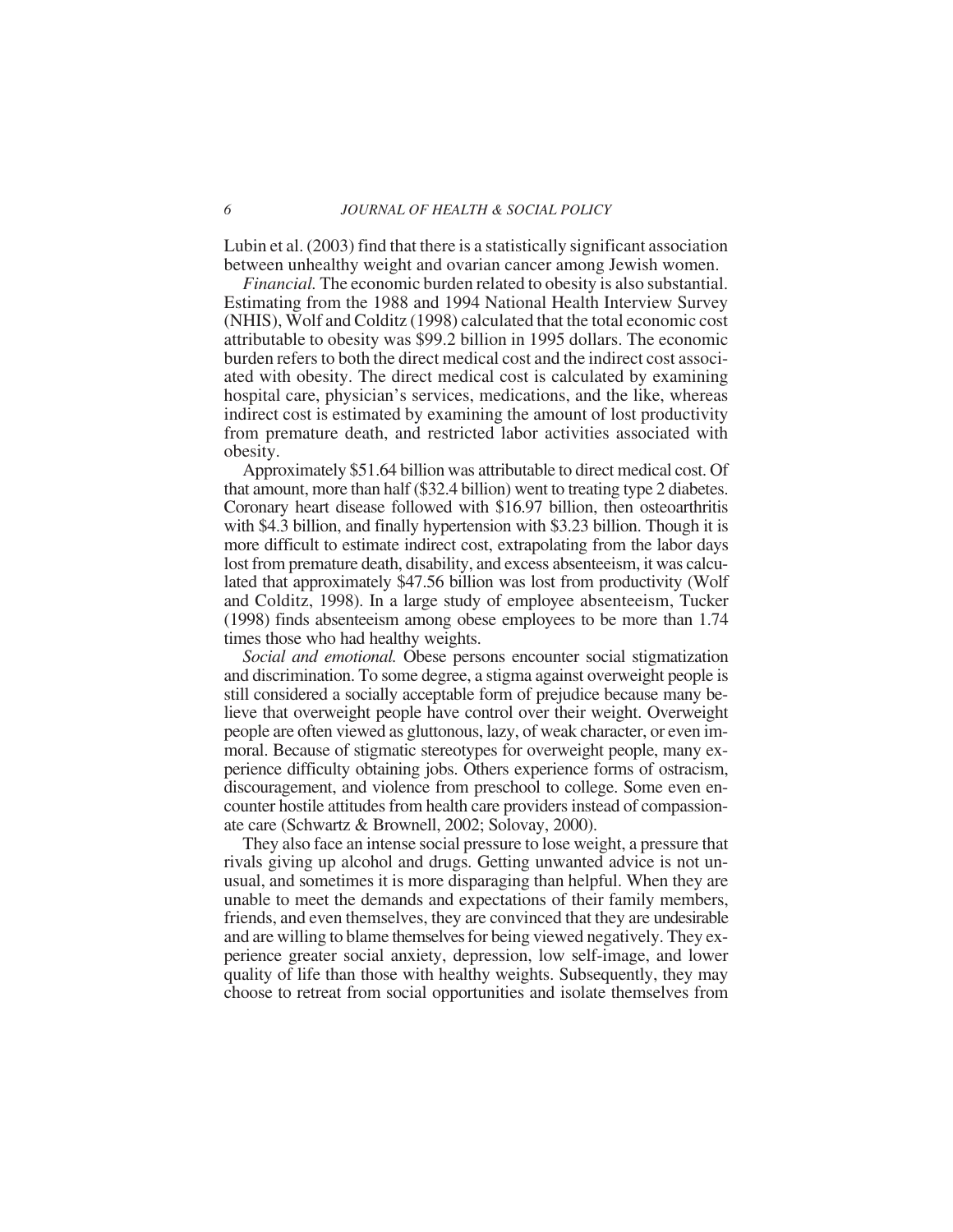others, so they tend to date less or have less satisfying relationships with their spouse or mates (Schwartz and Brownell, 2002; Cook, 1991).

#### *Factors Contributing to Obesity*

Though the determinants of obesity are complex, obesity results when a person regularly consumes more calories than the body is able to metabolize over a period of time. How the body metabolizes calories differs from person to person, and what causes this to happen is not well known. However, there is increasing evidence that obesity is caused by a combination of behavioral, genetic, and social environmental factors

*Behavioral factor.* Unhealthy dietary habits and sedentary behavior account for a large part of the overweight problem in the United States (HHS, 2001). According to a recent report, very few Americans follow the dietary guidelines recommended by the Food Guideline Pyramid. As a result, many are consuming excessive calories and neglecting nutritional foods that are necessary to maintain healthy body weight (HHS, 2000). Katic (2003), testifying before a Senate Committee on Health, Education, Labor, and Pension, stated that though some foods are high in calories and fat, they of themselves are not necessarily "bad"; however, these foods can cause problems if individuals fail to proportion them in a balanced diet.

Physical inactivity is another behavioral factor that can contribute to the overweight problem. According to a recent study, less than onethird of all adults in the United States are involved in some form of physical activity, and fully 40% are not engaged in any form of useful physical activity. Many spend time on television and computers, and driving has replaced walking or riding bicycles (HHS, 2000).

*Genetic factor.* Though not all obesity is predetermined by genetic factors, there is a strong link between heredity and obesity. Family members tend to resemble each other, including body weight. It has been shown that adopted children develop body weights closer to those of their biological parents than those of their adoptive parents (NIDDK, 2001). Because of genetic variation, individuals tend to respond differently to food intake and exercise. Some have a predisposition to store more fat than others do. Thus, some are more susceptible to weight gain than others. It has been hypothesized that one's predisposition to store energy into fat is a result of a long evolutionary process, and that to survive in a time of scarcity, the body stores fat during a time of plenty (Neel, 1999). Even though genes play an important role, genes and environmental factors must combine to increase one's susceptibility to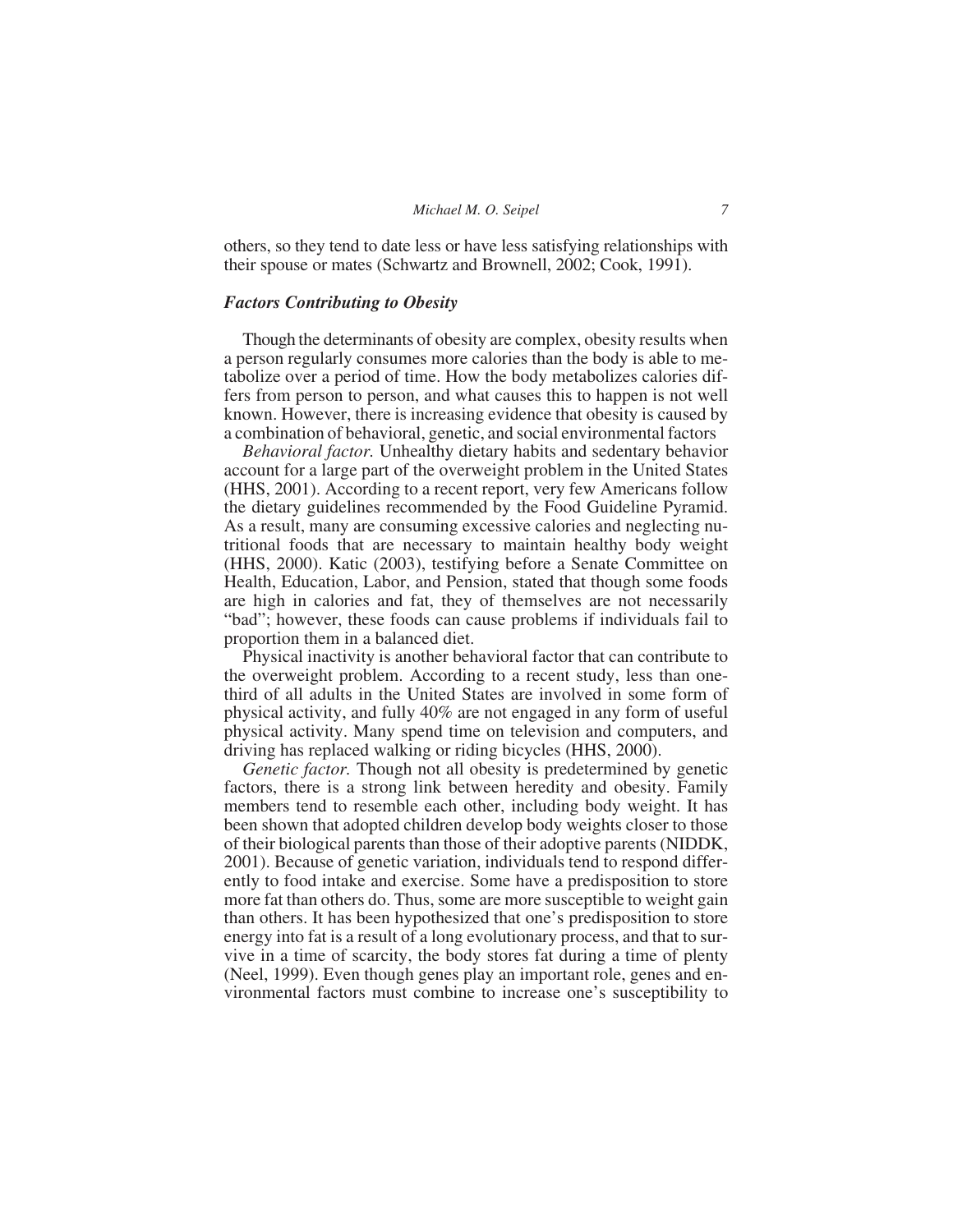obesity. In other words, in addition to genetic factors, food supply or types of food and other outside environmental factors often contribute to obesity.

*Social environmental factors.* Social environment is another factor contributing to increased weight. When easier access to food with fat and high caloric contents is coupled with changing family life, work arrangement, and community composition, it becomes increasingly difficult for people to make healthy life choices. As noted by Chou et al. (2002), as more people spend increased hours at work, they find less time to prepare nutritious meals at home. With limited time, people are consciously choosing to eat outside of the home to save time so that they can pursue other activities with the remaining time. Data show that meals and snacks eaten away from home have increased more than two-thirds between 1977 and 1995. While some of these foods are healthy, typical meals eaten outside of the home are higher in fat, sugar, sodium, and calories, and the portions tend to be larger than meals eaten at home (Lin et al., 1999).

# *INTERVENTION STRATEGIES*

Obesity is a public burden as much as it is an individual challenge. The impact of obesity is felt from the health care system to the macroeconomic outcome. Thus, the solution to the obesity problem cannot be left to individual efforts alone. The concerted efforts of intersectorial forces along with individual initiatives are required to better manage the obesity problem. In large part, the collaborative efforts of the individuals affected, social institutions, and public policy directives have made the improvements in the management of infectious diseases, tobacco cessation, violence prevention, and mental health treatment that we have witnessed in recent years (HHS, 2001). In the same vein, the following three initiatives should be considered to manage obesity more effectively. One, individuals and families must be given the basic knowledge and tools necessary to maintain a healthy weight. Two, social institutions and organizations in the community must be involved to create a healthful living environment. Three, government sectors must lead by implementing policy directives to promote positive social norms. The merits of these strategies are not based on curative effects; rather, these strategies are designed to help people promote and maintain a healthy body weight.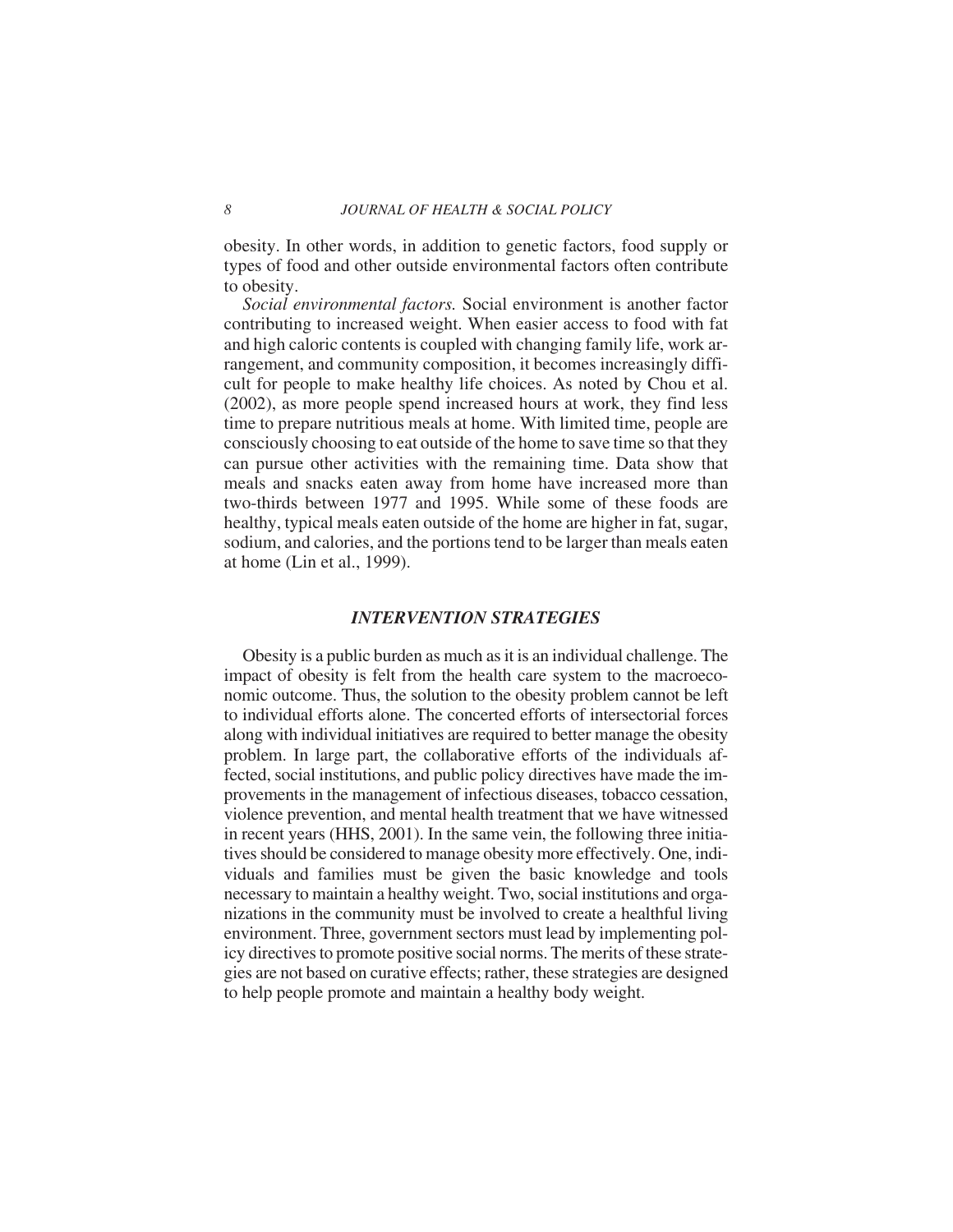# *Individual Behavioral Change Focus*

It would seem logical that if people are given the right information, they will make decisions based on that information and improve themselves. A cursory observation shows that there is a large body of knowledge on issues of obesity, but the way it is presented or documented is confusing or inappropriate for some cultural groups. Because of this, many do not benefit from the current knowledge in the field. To fully maximize the existing knowledge, only few selected individuals and organizations should disseminate it. For instance, family physicians are well positioned to provide timely information in a sensitive way during routine physical examinations. They can help dispel myths by using plain language that patients can understand. Moreover, as family physicians, they can impress upon patients that overweight is more than an embarrassing personal issue and urge them to take appropriate actions to manage their weight.

Women, Infant, and Children (WIC) providers are also well positioned to provide much-needed services and direction to those who are most disadvantaged. WIC is specifically designed to target low-income groups, but they also have the ability to reach out to other vulnerable groups in the community. WIC recipients would benefit even more if the providers were able to include more comprehensive obesity-prevention and weight-maintenance components into their nutrition classes and counseling services.

Public service announcements are another important strategy that can be used to disseminate relevant information to a wide audience. As noted by Dietz (2003), sophisticated marketing messages launched by the Center for Disease Control and Prevention (CDC) have increased healthy behaviors among youth. These public campaign messages have reduced television viewing and increased physical activity. The CDC anticipates that similar efforts in the near future will encourage parents to pay more attention to the overall health of their children.

## *Neighborhood and Community Initiative*

A healthy neighborhood would provide more options for a healthy life style. People make decisions every day based on their environment. For instance, when healthy food is too expensive or is unavailable in the neighborhood, people will purchase more affordable but unhealthy food. People will drive more if the neighborhood is without sidewalks or if facilities are accessible only by driving. More people will drive if the neigh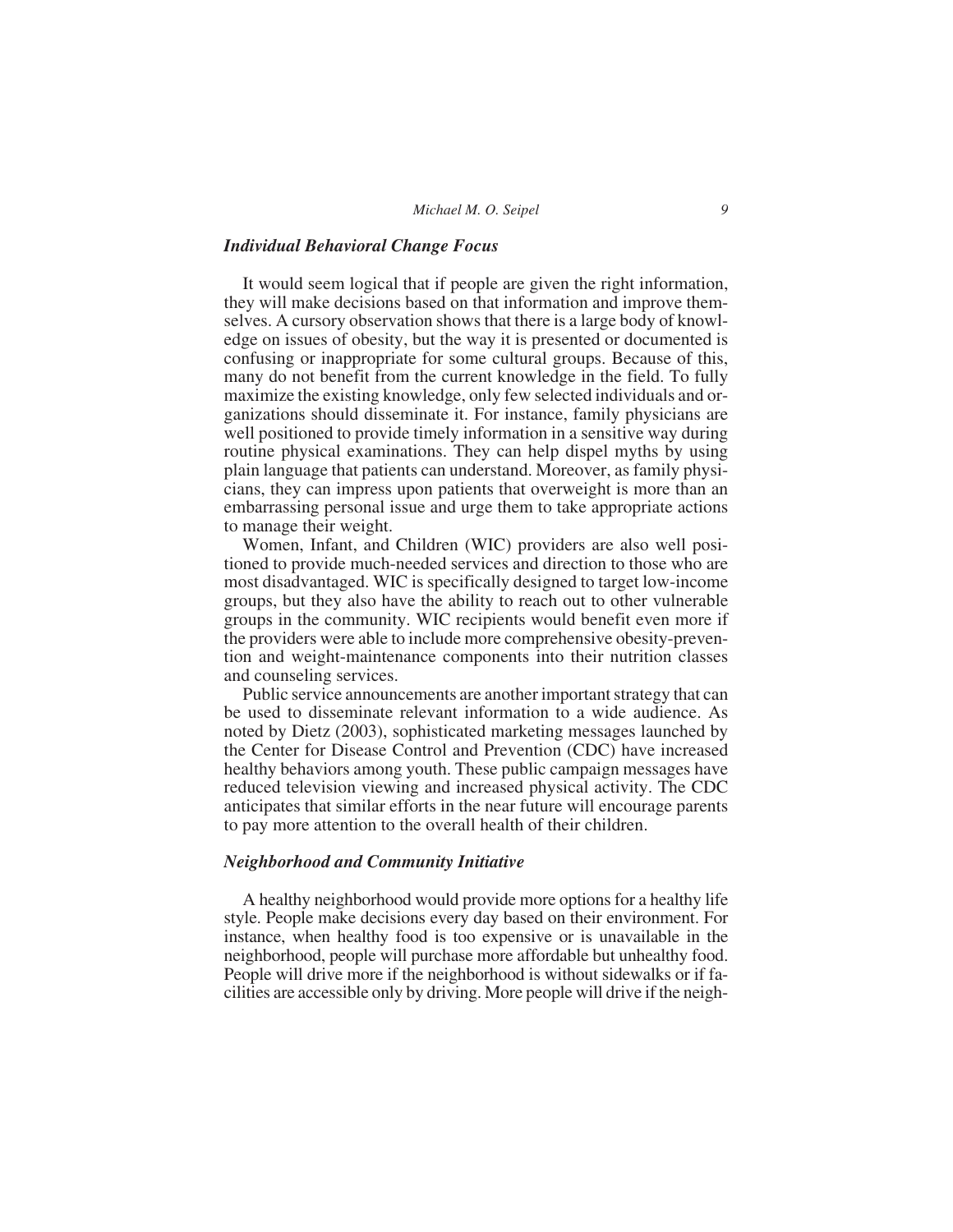borhood is unsafe. On the other hand, if the neighborhood is more accommodating to walking or bicycling, fewer people will drive (Dietz, 2003). For this reason, community leaders must work together to create more health-conscious neighborhoods. In part, these efforts can be accomplished by encouraging food chains and restaurants to offer more affordable and healthy foods, working to create safer neighborhoods, and planning to build neighborhood schools, shopping centers, and local parks that are easily accessible to people who live in the neighborhood.

Public schools, in partnership with parent organizations (PTA, Parent Council, etc.), can work toward promoting healthy life options. Given that the overweight problem is a lifelong process and that most children spend a substantial amount of their time in school, launching programs for the promotion of healthy weight in schools can be effective. Some schools have already implemented innovative programs to fight overweight problems among students by increasing awareness and providing tools for teachers, parents, students, food service staff, coaches, and nurses. Other schools have prohibited the sale and serving of "junk food," and have established a nutritional standard for breakfast and lunch served in elementary and middle schools. These types of programs could also be implemented in the work place and other social institutions in the community (Dietz, 2003).

## *Public Policy Directives*

Another way to promote and maintain healthy weight is to reshape social norms by pursuing more aggressive public policy directives. Practices and conditions that have contributed to obesity have been ignored (if not tolerated) for too long. Legislating social behaviors may be difficult, but this approach has been found to be successful in other countries, and there is a growing movement toward adopting such an approach in the United States (Milo, 1998; Nestle & Jacobson, 2000).

Several exemplary public policies are already in place, and they should be accompanied by other policies to better confront obesity. Legislation that prohibits predatory practices in the food industry are heading in the right direction. Regulatory policies that require companies to place warning and nutrition labels on foods are also heading in the right direction. Likewise, the tightening of food-related health claims should be strengthened. How "junk food" is advertised to children should be seriously considered. Economic incentives to produce healthful food and greater taxation and increased liability for producing unhealthful food should also be considered. The creation of laws and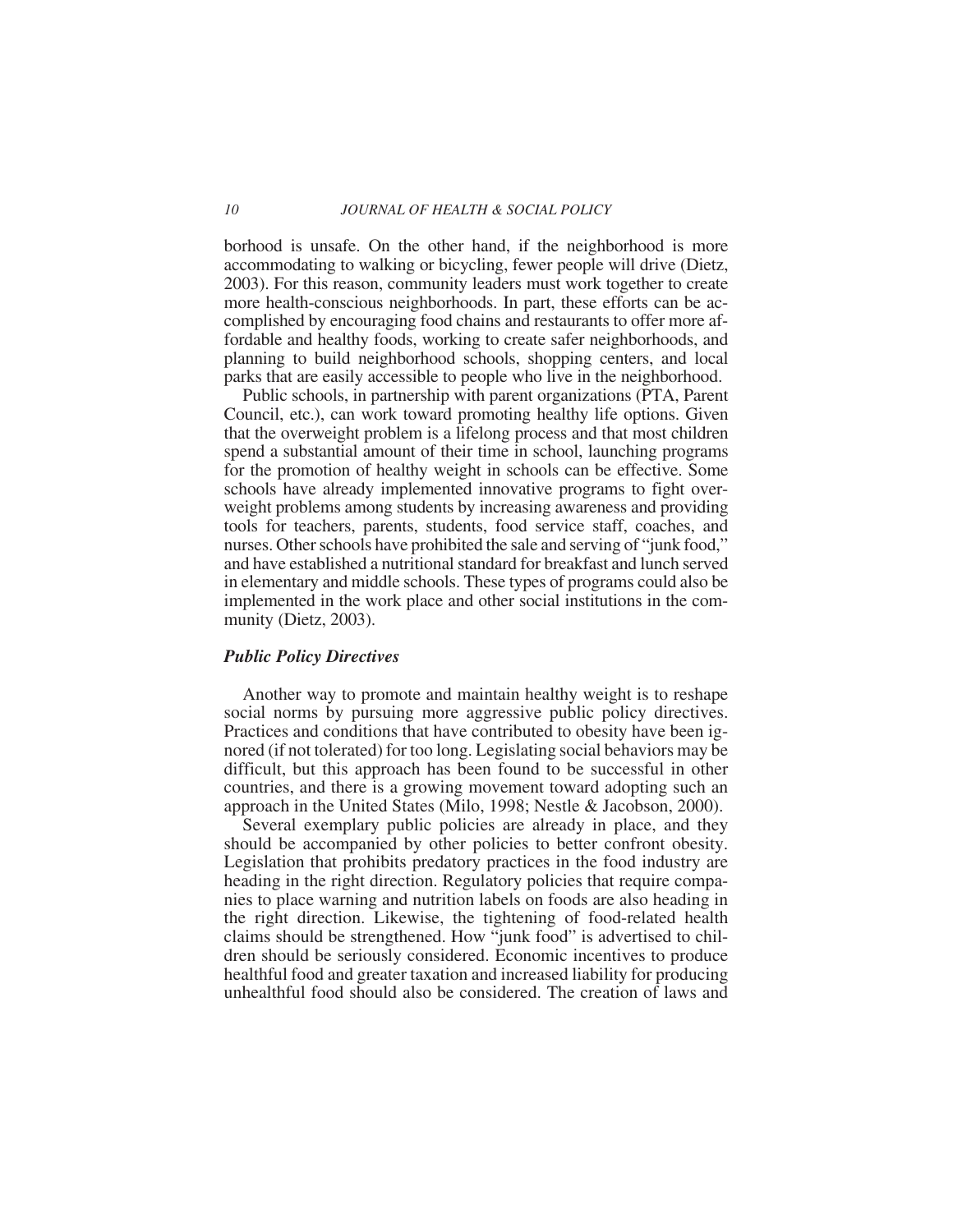policies and the allocation of societal resources are both needed to improve our social functioning. Individual and community efforts can be undermined without the support of a broad public action (Hawkes & Madanat, 2003; Jacobson, & Brownell, 2000).

# *ROLE OF THE SOCIAL WORKER*

Social workers can promote public action by raising attention to weightrelated health problems. Though the obesity problem is both sensitive and challenging, if it is acknowledged as an important public health issue, the problems associated with obesity can be better managed. An effort to draw attention to this matter has been initiated by the Surgeon General's office, but its efforts have been insufficient to put the matter in the forefront of public interest. While government efforts are useful and necessary, public interest is more effectively generated at the community and neighborhood levels, a fact that is particularly true with low-income or disadvantaged communities. People tend to respond more positively to trusted individuals and neighborhood organizations. Hence, social workers need to mobilize and work with schools, churches, neighborhood associations, health care providers, media, and the like to begin community discussions. Many of these organizations are already committed to promoting the well-being of community members, and they have the resources and expertise that are relevant to the people in their community. Through partnership with these organizations, social workers can build awareness and interest and can help generate principles of intervention that are appropriate for the people.

Advocating a wide range of health policies that target the most vulnerable sections of the population would be another way social workers can help people who are struggling with weight problems. Despite the overall advances made in medical developments and health care policies, the risk of obesity still appears at a disproportionately higher rate among low-income and ethnic groups (see Table 1). Many of these people are at greater risk because they are unable to access medical treatment. They tend to receive care only when their conditions have significantly worsened. Even if they have insurance, not all policies cover treatments for obesity. The treatment is expensive, and there is limited relief available for those who pay out-of-pocket. As such, there is a need to expand health insurance coverage and tax relief for those who are medically underserved. Working to encourage employers to provide health insurance to low-wage earners and expanding treatments that are covered under private insur-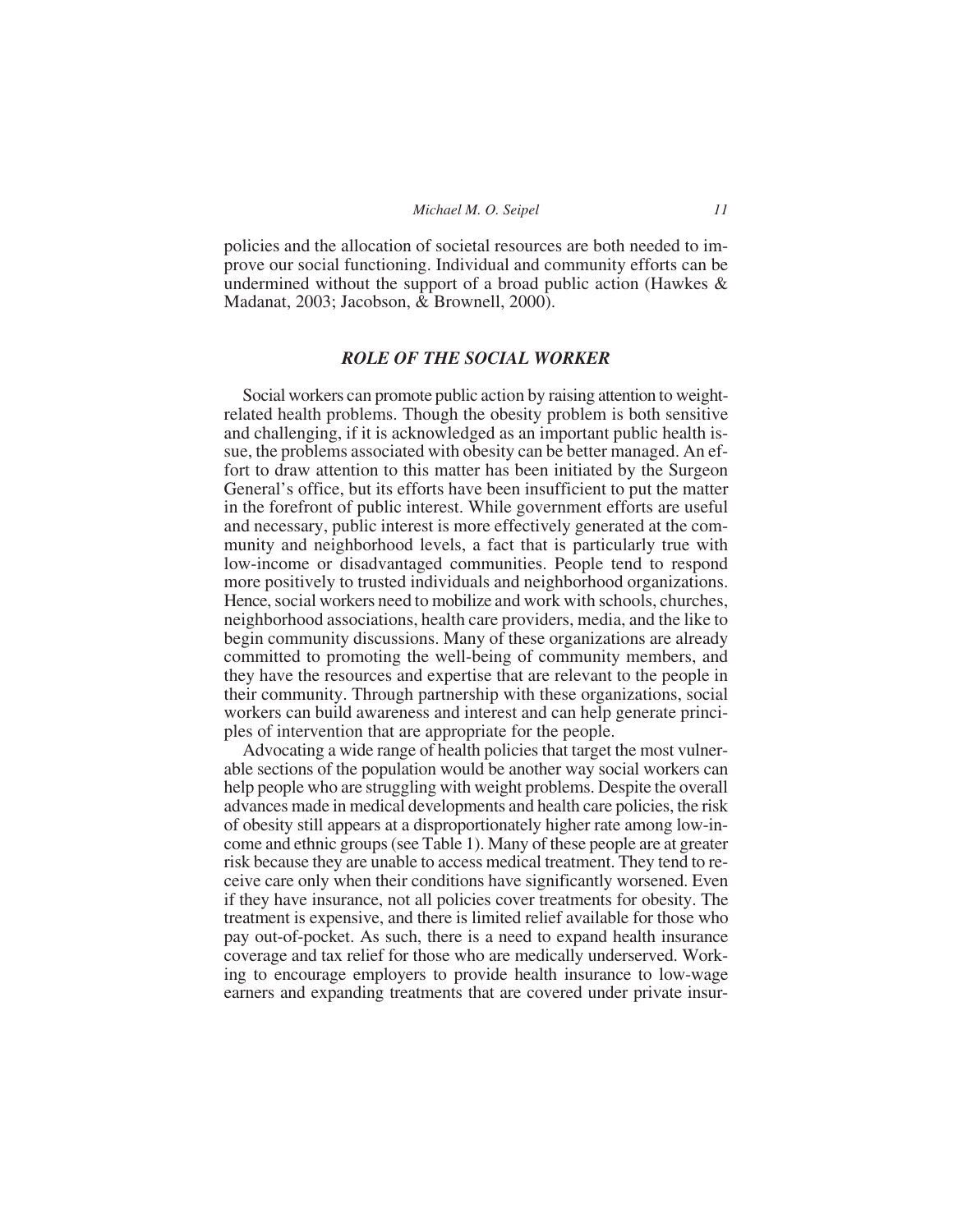ance, Medicare, and Medicaid would be positive movements (Anderson, 2003). Likewise, working to allow a tax deduction for obesity treatments, such as appetite control and weight control, would also be desirable. Currently, only medical care given under a physician's direction is deductible, and this is only available to those whose medical expenses exceed 7.5% of their adjusted gross income (IRS figures, 2000). A call to expand tax relief is not without precedent. Deductibility is already allowed for alcoholism treatment, drug addiction treatment, and smoke cessation programs.

Social workers must also fight discrimination. Even if obesity did result from personal behaviors, those people have the right to live in dignity and to be treated with equal consideration. Verbal abuse and blaming should not be tolerated. It would be wrong to blame and withhold medical treatment from people because they have brought on skin cancer by exposing themselves to the sun. Obesity is not much different than many other diseases; its victims should not be singled out and mistreated.

## *CONCLUSION*

Although most Americans are enjoying better health today than ever before, the increasing obesity rate is pushing recent health improvements in the wrong direction. The burden placed on individuals and society by obesity is enormous. Nearly 300,000 premature deaths are attributed to obesity. Millions of other obese people are disabled. The cost of health care and lost productivity attributed to obesity is nearly \$100 billion. Millions live with social stigmatization. Obesity is an unnecessary problem for many because there are means to manage it better today. Though the issue is both sensitive and challenging, if the public acknowledges this as an important public health issue in this nation, we can prevent many heath risks associated with obesity.

## REFERENCES

- Allison, D. B., Fontaine, K. R., Manson, J. E., Stevens, J., & VanItallie, T. B. (1999). Annual deaths attributable to obesity in the United States. *JAMA*, 282(16), 1530- 1538.
- Anderson, E. (2003). Bill makes insurance offer obesity coverage. Retrieved Aug. 11, 2003 from http:/www.nola.com/news/t-p/index.ssf?/base/news-0/1044107617213290. xml.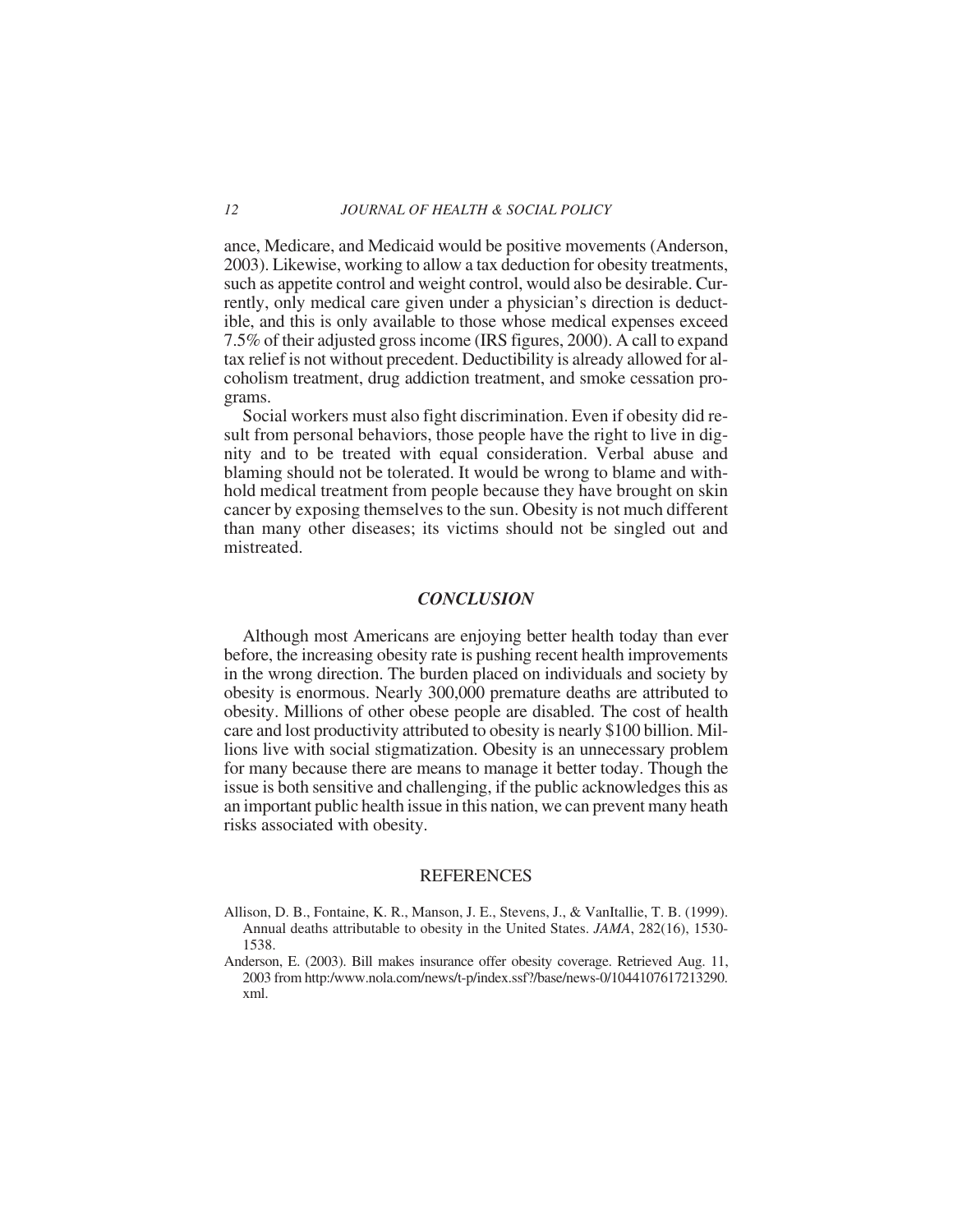- Calle, E. E., Thun, M. J., Petrelli, J. M., Rodriguez, C., & Heath, C. W. (1999). Body mass index and mortality in a prospective cohorts of U.S. adults. *New England Journal of Medicine*. 341(15), 1097-10105.
- Chou, S., Grossman, M., & Saffer, H. (2002). *An economic analysis of adult obesity: Results from the behavioral risk factor surveillance system*. Cambridge Mass.: National Bureau of Economic Research (working paper series).
- Cook, M. (1991). *The body image trap: Understanding and rejecting body image myths*. Bellingham, WA: Self-Counseling Press.
- Dietz, W. H. (2003). *Getting fit, staying healthy: Strategies for improving nutrition and physical activities in America*. Hearing before the Committee on Health, Education, Labor, and Pension. U.S. Senate. Washington, D.C.: U.S. Government Printing Office.
- Foeg, W. (2000). Power of immunization. In UNICEF (ed.). *The progress of nations*. (pp. 19-21). New York: UNICEF.
- Fontaine, K. R., Redden, D. T., Wang, C., Westfall, A. O., & Allison, D. B. (2003). Years life cost due to obesity. *JAMA*, 289(2), 187-193.
- Ford, E. S., Williamson, D. F., & Liu, S. (1997). Weight change and diabetes incidences: Findings from a national cohort of U.S. adults. *American Journal of Epidemiology*, 146(3), 214-222.
- Galanis, D. J., Harris, T., Sharp, D. S., & Petrovitch, H. (1998). Relative height, weight change, and risk of coronary heart disease in the Honolulu heart program. *American Journal of Epidemiology*, 147(4), 379-386.
- Guyer, B., Freedman, M. A., Strobino, M. D., & Sondik, E. J. (2000). Annual summary of vital statistics: Trends in the health of Americans during the 20th century. *Pediatrics*, 106(6), 1307-1317.
- Hawkes, S. R., & Madanat, H. N. (2003). Stemming racial and ethnic disparities in the rising tide of obesity. *American Journal of Health Education*, 34(2), 90-96.
- Health and Human Services (HHS). (2000). *Healthy people 2010* (2nd ed.). (Vol. 2). Washington, D.C.: U.S. Government Printing Office.
- HHS. (2001). *The surgeon general's call to action to prevent and decrease overweight and obesity*. Rockville, MD.: U.S. Department of Health and Human Services.
- IRS figures weight loss programs into tax deductible medical expense. (2000). Retrieve Aug. l1, 2003 from http:/www.obesity.org/subs/pressroom/irspress.shtml.
- Jacobson, M. F., & Brownell, K. D. (2000). Small tax on soft drinks and snack food to promote health. *American Journal of Public Health*, 90(6), 854-857.
- Katic, L. (2003). *Getting fit, staying healthy: Strategies for improving nutrition and physical activities in America*. Hearing Before the Committee on Health, Education, Labor, and Pensions. United States Senate. Washington, D.C.: U.S. Government Printing office. May 21, 2002.
- Lin, B. H., Guthurie, J., & Frazao, E. (1999). Nutrient contribution of food away from home. In Fazao, E. (ed.). *America's eating habits: Change and consequence*. (pp. 213- 242). Washington, D.C.: USDA.
- Lubin, F., Chetrit, A., Freeman, L. S., Alfandarg, E., Fuher, Y., Nitzan, H., Zultan, A., & Modan, B. (2003). Body mass index at age 18 years and during adult life and ovarian cancer risk. *American Journal of Epidemiology*, 187(2), 113-120.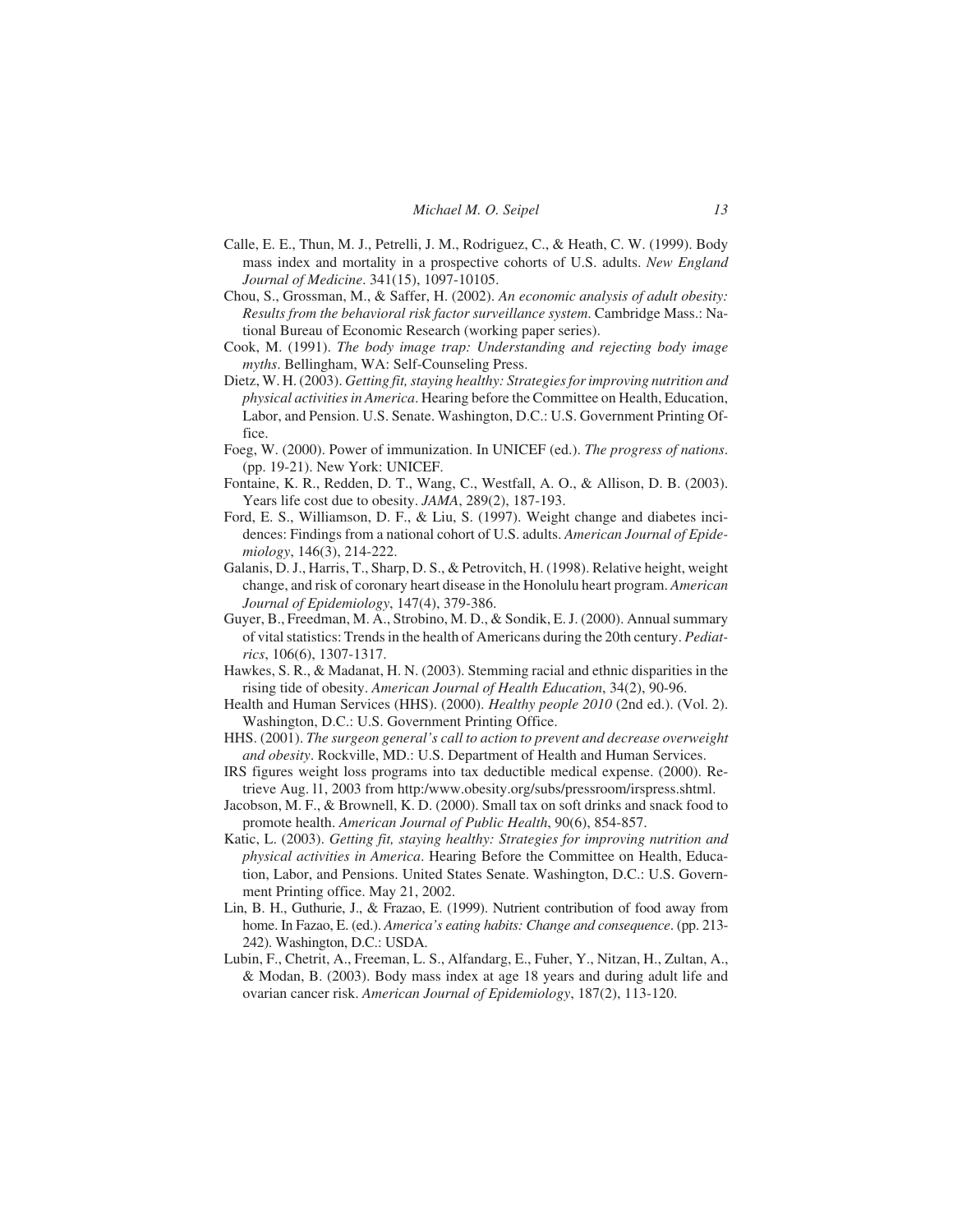- MacDorman, M. F., Minino, A. M., Strobino, D. M., & Guyer, B. (2002). Annual summary of vital statistics-2001. *Pediatrics*, 110(6), 1037-1051.
- Milo, N. (1998). European food and nutrition policy in action. Shaping the food and nutrition policy in new Europe. *WHO regional publication: European series*, 73, 11-15.
- National Institute of Digestive & Diabetes & Kidney Diseases (NIDDK). (2001). *Understanding adult obesity*. Retrieved July 23, 2003 from http:/www.niddk.nih. gov/health/nutrit/pubs/unders.htm.
- Neel, J. V. (1999). Diabetes mellitus: A "thrifty" genotype rendered detrimental by "progress." *Bulletin of the WHO*, 77(8), 694-703.
- Nestle, M., & Jacobson, M. E. (2000). Halting the obesity epidemic: A public health policy approach. *Public Health Report*, 115(1), 12-24.
- Schoenborn, C. A., Adams, P. F., & Barnes, P. M. (2002). Body weight status of adults: United States, 1997-98. *Advance data from vital and health statistics*. No. 330. Hyattsville, MD: National Center for Health Statistics.
- Schwartz, M. B., & Brownell, K. D. (2002). Obesity and body image. In Cash, T. F., & T. Pruzinsky (eds.). *Body image: A handbook of theory, research, and clinical practice*. (pp. 200-209). New York: The Guilford Press.

Solovay, S. (2000). *Tipping the scales of justice*. Amherst, NY.: Prometheus Books.

- Tucker, L. A. (1998). Obesity and absenteeism: An epidemiological study of 10, 25 employees. *Journal of Health Promotion*, 12(3), 202-207.
- Willett, W. C., Manson, J. E., Stampfer, M. J., Colditz, G. A., Rosner, B., Speizer, F. E., & Hennekens, C. H. (1995). Weight, weight change, and coronary heart diseases in women: Risk within the "normal" weight range. *JAMA*, 273(6), 461-65.
- Wolf, A. M., & Colditz, G. A. (1998). Current estimates of the economic cost of obesity in the United States. *Obesity Research*, 6(2), 97-106.